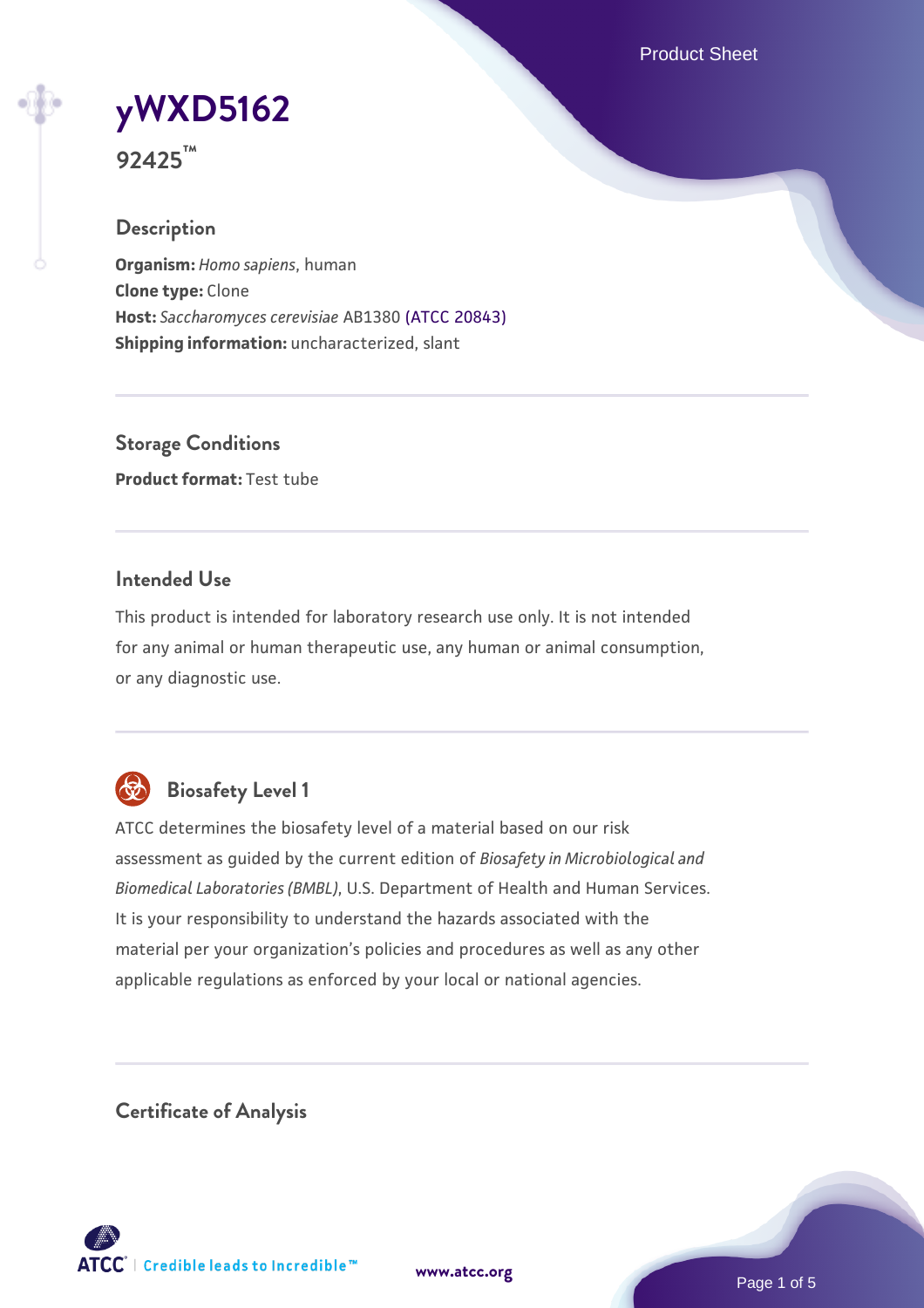# **[yWXD5162](https://www.atcc.org/products/92425)** Product Sheet **92425**

For batch-specific test results, refer to the applicable certificate of analysis that can be found at www.atcc.org.

# **Insert Information**

**Type of DNA:** genomic **Genome:** Homo sapiens **Chromosome:** X X pter-q27.3 **Gene name:** DNA Segment, single copy **Gene product:** DNA Segment, single copy [DXS4118] **Gene symbol:** DXS4118 **Contains complete coding sequence:** Unknown **Insert end:** EcoRI

# **Vector Information**

**Intact vector size:** 11.454 **Vector name:** pYAC4 **Type of vector:** YAC **Host range:** *Saccharomyces cerevisiae*; *Escherichia coli* **Vector information:** other: telomere, 3548-4235 other: telomere, 6012-6699 Cross references: DNA Seq. Acc.: U01086 **Cloning sites:** EcoRI **Markers:** SUP4; HIS3; ampR; URA3; TRP1 **Replicon:** pMB1, 7186-7186; ARS1, 9632-10376

# **Growth Conditions**

**Medium:**  [ATCC Medium 1245: YEPD](https://www.atcc.org/-/media/product-assets/documents/microbial-media-formulations/1/2/4/5/atcc-medium-1245.pdf?rev=705ca55d1b6f490a808a965d5c072196)



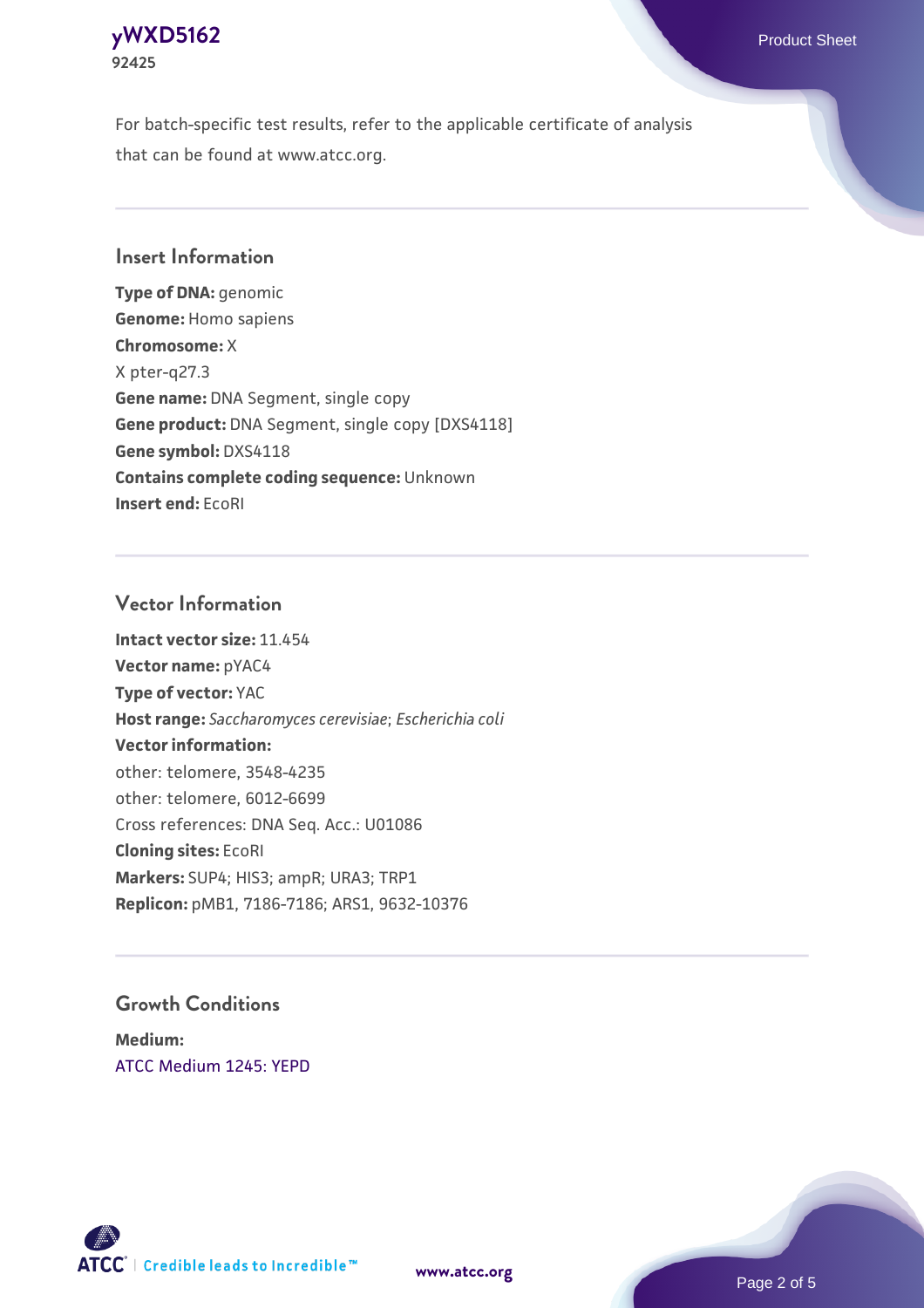## **[yWXD5162](https://www.atcc.org/products/92425)** Product Sheet **92425**

#### **Temperature:** 30°C

## **Notes**

More information may be available from ATCC (http://www.atcc.org or 703- 365-2620).

# **Material Citation**

If use of this material results in a scientific publication, please cite the material in the following manner: yWXD5162 (ATCC 92425)

## **References**

References and other information relating to this material are available at www.atcc.org.

### **Warranty**

The product is provided 'AS IS' and the viability of ATCC® products is warranted for 30 days from the date of shipment, provided that the customer has stored and handled the product according to the information included on the product information sheet, website, and Certificate of Analysis. For living cultures, ATCC lists the media formulation and reagents that have been found to be effective for the product. While other unspecified media and reagents may also produce satisfactory results, a change in the ATCC and/or depositor-recommended protocols may affect the recovery, growth, and/or function of the product. If an alternative medium formulation or reagent is used, the ATCC warranty for viability is no longer valid. Except as expressly set forth herein, no other warranties of any kind are



**[www.atcc.org](http://www.atcc.org)**

Page 3 of 5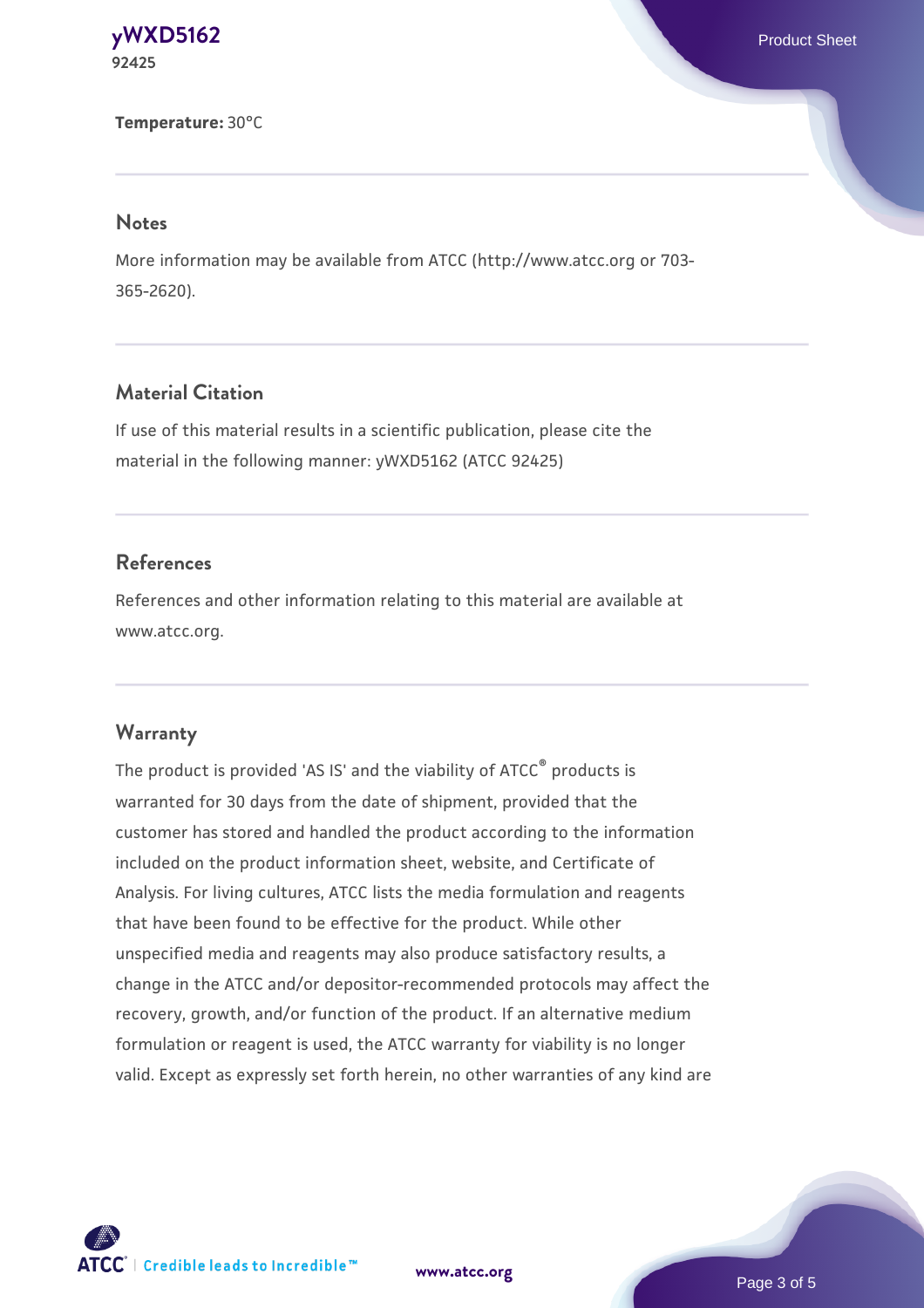**[yWXD5162](https://www.atcc.org/products/92425)** Product Sheet **92425**

provided, express or implied, including, but not limited to, any implied warranties of merchantability, fitness for a particular purpose, manufacture according to cGMP standards, typicality, safety, accuracy, and/or noninfringement.

# **Disclaimers**

This product is intended for laboratory research use only. It is not intended for any animal or human therapeutic use, any human or animal consumption, or any diagnostic use. Any proposed commercial use is prohibited without a license from ATCC.

While ATCC uses reasonable efforts to include accurate and up-to-date information on this product sheet, ATCC makes no warranties or representations as to its accuracy. Citations from scientific literature and patents are provided for informational purposes only. ATCC does not warrant that such information has been confirmed to be accurate or complete and the customer bears the sole responsibility of confirming the accuracy and completeness of any such information.

This product is sent on the condition that the customer is responsible for and assumes all risk and responsibility in connection with the receipt, handling, storage, disposal, and use of the ATCC product including without limitation taking all appropriate safety and handling precautions to minimize health or environmental risk. As a condition of receiving the material, the customer agrees that any activity undertaken with the ATCC product and any progeny or modifications will be conducted in compliance with all applicable laws, regulations, and guidelines. This product is provided 'AS IS' with no representations or warranties whatsoever except as expressly set forth herein and in no event shall ATCC, its parents, subsidiaries, directors, officers, agents, employees, assigns, successors, and affiliates be liable for indirect, special, incidental, or consequential damages of any kind in connection with or arising out of the customer's use of the product. While reasonable effort is made to ensure authenticity and reliability of materials on deposit, ATCC is not liable for damages arising from the misidentification or misrepresentation of such materials.



**[www.atcc.org](http://www.atcc.org)**

Page 4 of 5